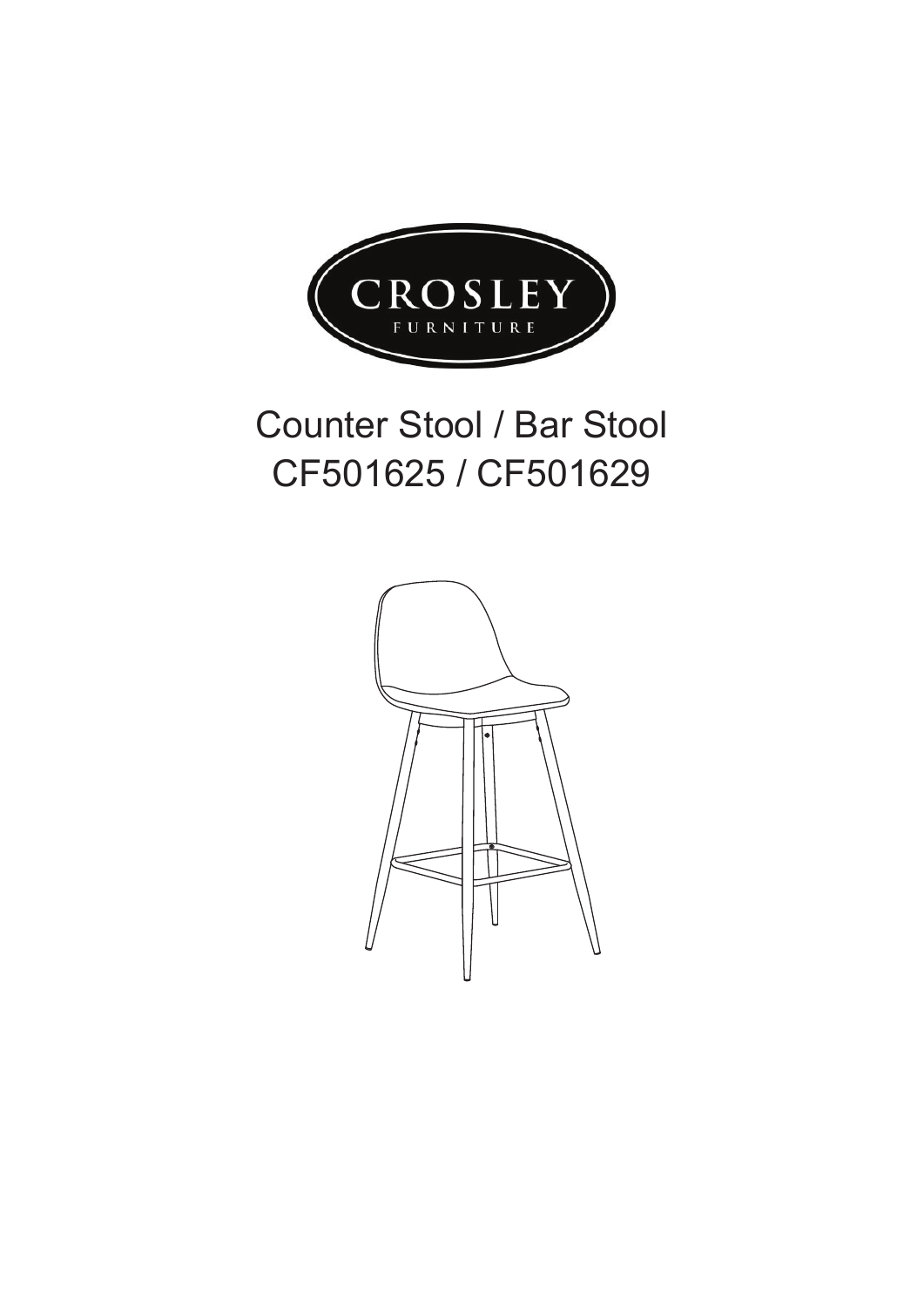## 2PCS Seat Cross Frame Front Leg<br>red sticker #3 A | B | C | R | D 2PCS PARTLIST 4PCS Back Leg red sticker #4 4PCS Footrest E 2PCS

## **HARDWARELIST**

| #1        | #2                                         | #3                 | #4           |
|-----------|--------------------------------------------|--------------------|--------------|
|           |                                            |                    |              |
| m6X20     | m6X16                                      | φ6                 |              |
| Long Bolt | <b>Short Bolt</b>                          | <b>Flat Washer</b> | Allen Wrench |
|           | 8PCS(Extra 1) 24PCS(Extra 1) 8PCS(Extra 1) |                    | 1PC          |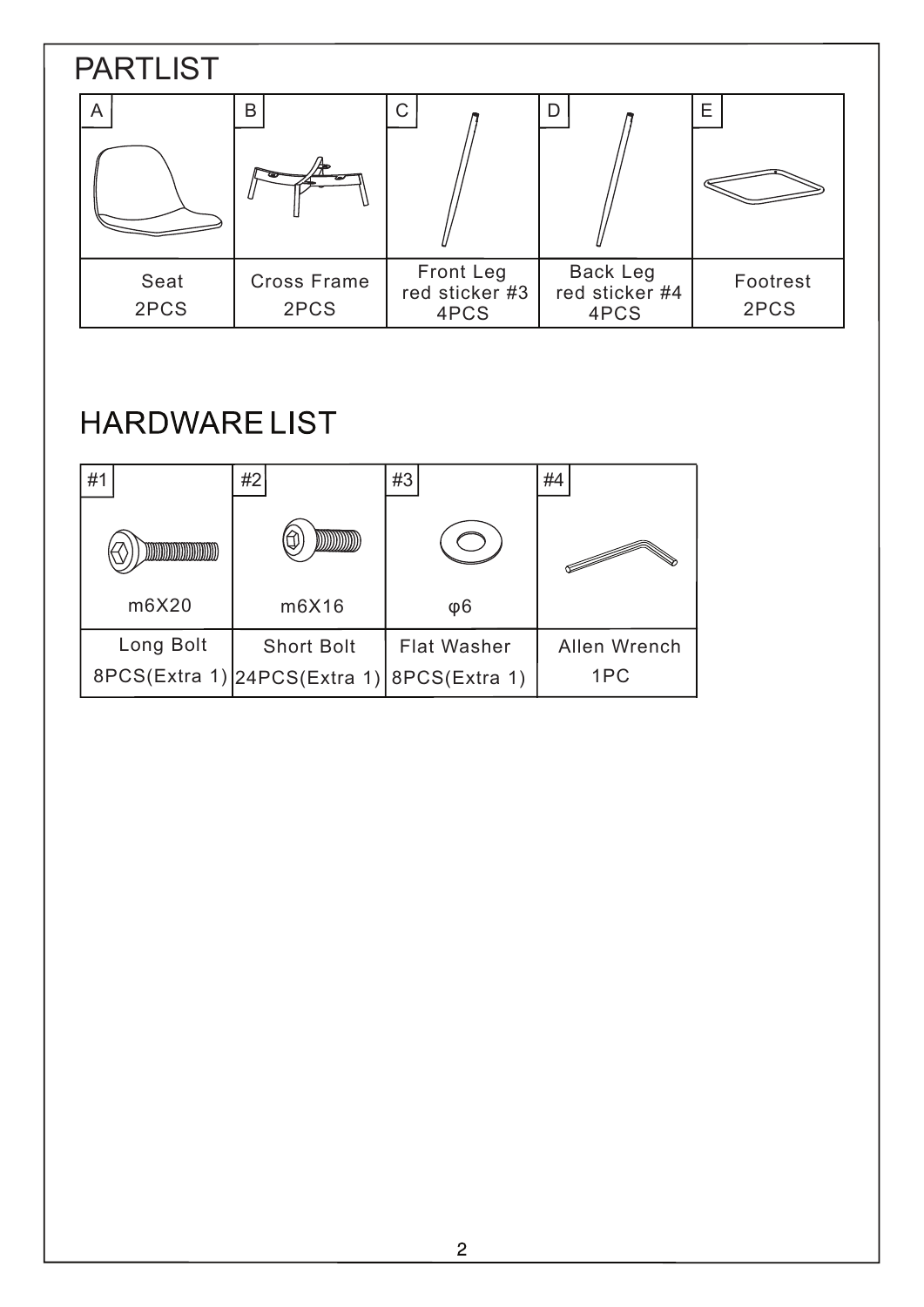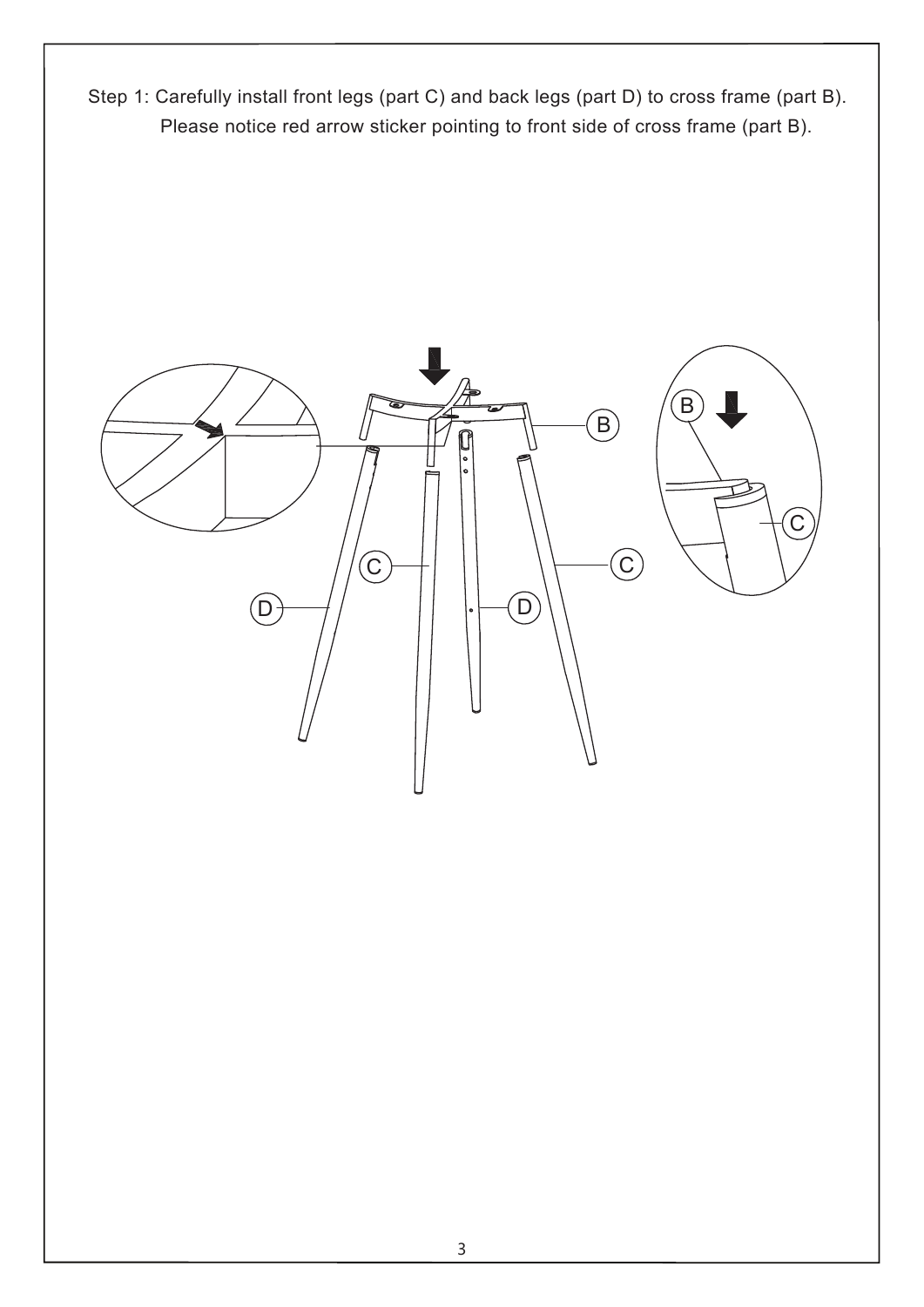Step 2: Secure assembled unit (parts B, C & D) using short bolts (part #2) and allen wrench (part #4). Attach footrest (part E) to legs (parts C & D) using long bolts (part #1) and allen wrench (part #4). Long bolts (part #1) need to be inserted at an angle. Please notice red arrow sticker pointing to front side of footrest (part E).

NOTE: Please do not fully tighten bolts until unit is fully assembled.

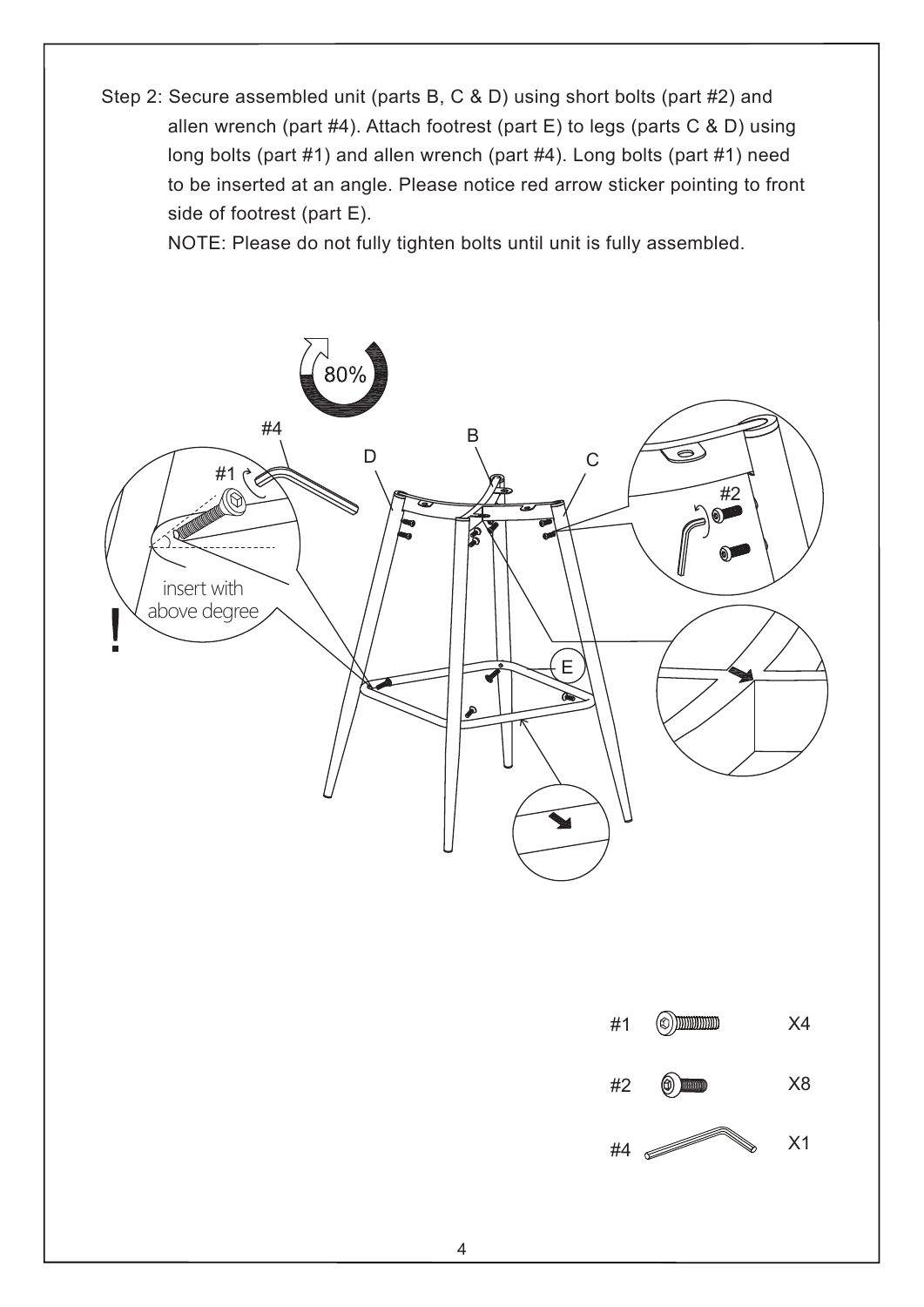Step 3: Carefully turn seat (part A) upside down on a soft flat surface, such as carpet. Attach assembled unit (parts B, C, D & E) to seat (part A) using short bolts (part #2), flat washers (part #3) and allen wrench (part #4).

NOTE: Please fully tighten these bolts at this time.